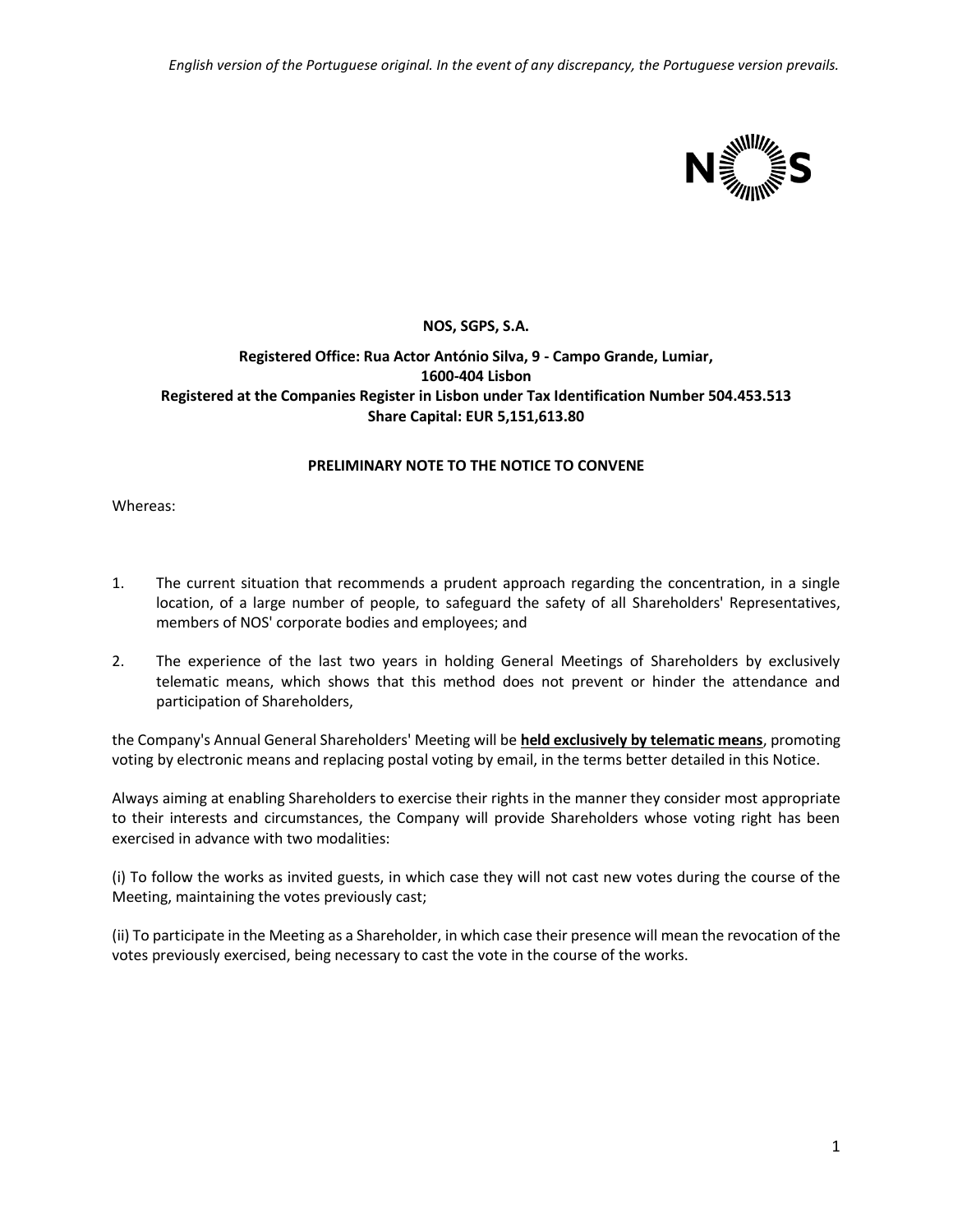

### **NOTICE TO CONVENE**

### **ANNUAL GENERAL MEETING OF SHAREHOLDERS**

Notice is hereby given to Shareholders of NOS, SGPS, S.A. ("Company" or "NOS") to attend the Annual General Meeting on 21 April 2022 at 3.30pm, **exclusively by telematic means in the terms below described**, with the following Agenda:

**Item one:** To approve the individual and consolidated Annual Report, Financial Statements and other documents, including the Company's Corporate Governance Report (which incorporates the remuneration report) and consolidated non-financial statements for the year 2021;

**Item two:** To approve the distribution and allocation of profits relating to the financial year of 2021;

**Item three:** To deliberate the increase of the Company's total share capital by 850,016,277.00 euros by incorporating the Share Premium Reserves reflected in the Company accounts for 2021, that remains after the allocation of net results for the year. The proposal implies a 1.65 euro increase in the nominal value of all shares to 1.66 euro and, consequently, an amendment of paragraphs (1) and (2) of Article 4 of the Company's Articles of Association;

**Item four:** To assess the Company's management and supervisory bodies;

**Item five:** To authorise the Board of Directors to acquire and dispose of own shares on behalf of the Company and its subsidiaries;

**Item six:** To authorise the Board of Directors to acquire and dispose of own bonds on behalf of the Company and its subsidiaries;

**Item seven:** To approve the amendment to Article 10 of the Company's Articles of Association, modifying the current number 6, adding two new numbers 7 and 8 and renumbering the current number 7;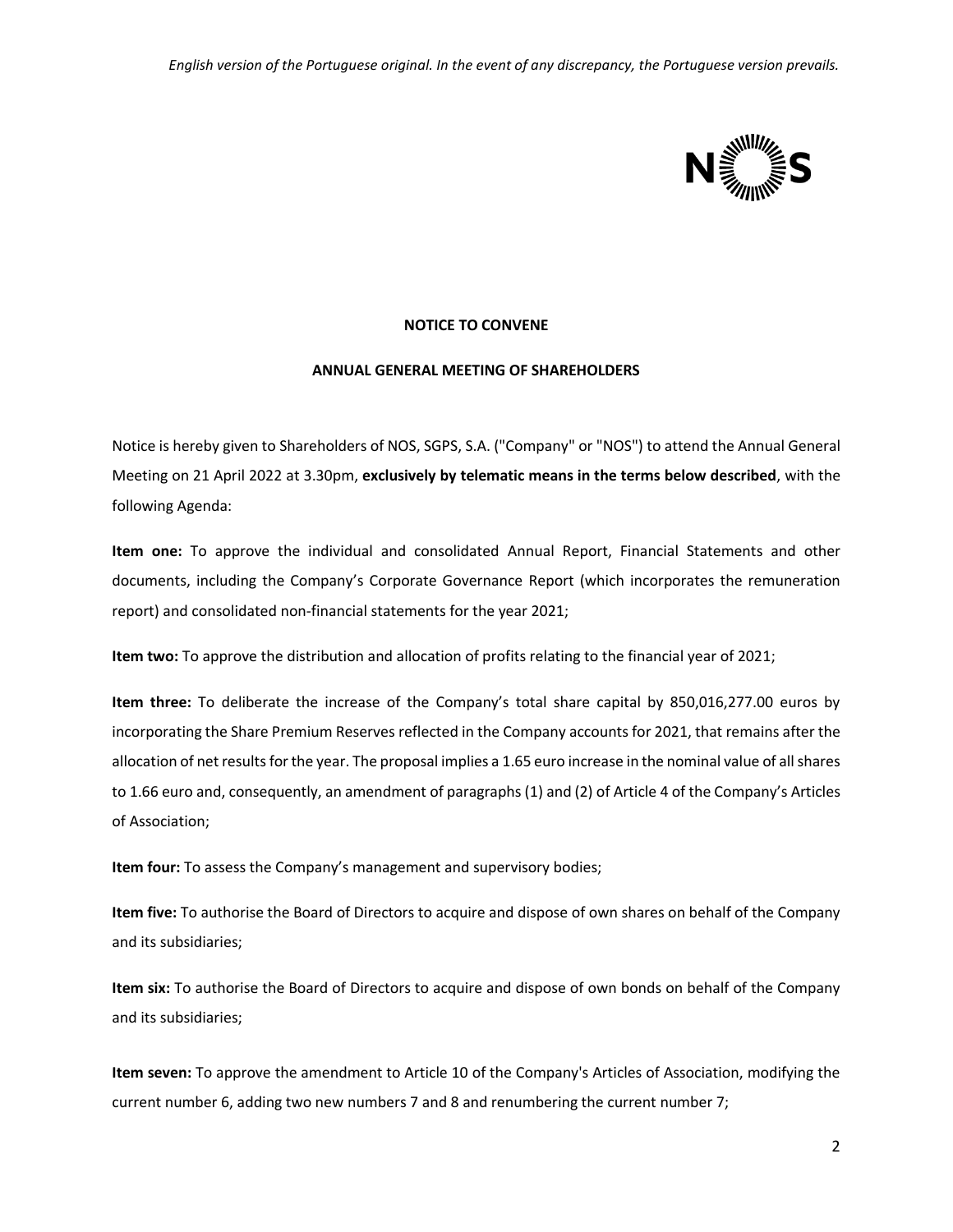

**Item eight:** To elect new members for the Board of Directors, the Board of the General Meeting, and the Statutory Audit Board, for the three-year term 2022/2024;

**Item nine:** To elect the Statutory Auditor, effective and alternate, for the 2022/2023 biennium;

**Item ten:** To appoint the Remuneration Committee for the three-year period 2022/2024 and to approve remuneration for the members of this committee.

The above proposals for resolution will be available for consultation on the Company's website, [www.nos.pt/AssembleiaGeral2022,](http://www.nos.pt/AssembleiaGeral2022) and on the Portuguese Securities Market Commission website[,](http://www.cmvm.pt/) [www.cmvm.pt,](http://www.cmvm.pt/) from the date of issue of this Notice. From the same date, all other preparatory information for the General Meeting, as required by Article 289(1) of the Portuguese Companies Code and in Article 21-J(1) of the Portuguese Securities Code, will also be available for consultation, on the Company's website at [www.nos.pt/AssembleiaGeral2022..](http://www.nos.pt/AssembleiaGeral2022)

In order to streamline procedures, the Company will accept all documentation pertaining to the participation of Shareholders and/or their representatives in the Annual General Meeting to be exclusively submitted by email. This includes shareholding certificates to be issued by financial intermediaries, certificates of authenticity, legitimacy certificates and/or any other additional documentation. It is the sole responsibility of Shareholders and/or their representatives to guarantee the authenticity and security of the documents submitted electronically, and whenever possible, these documents should include a qualified digital signature or equivalent.

In order to ensure that the Shareholders' right to information is met, documentation may be requested in advance of the General Meeting thus more consistently supporting the exercise of each Shareholder's right to vote by electronic means and by e-mail.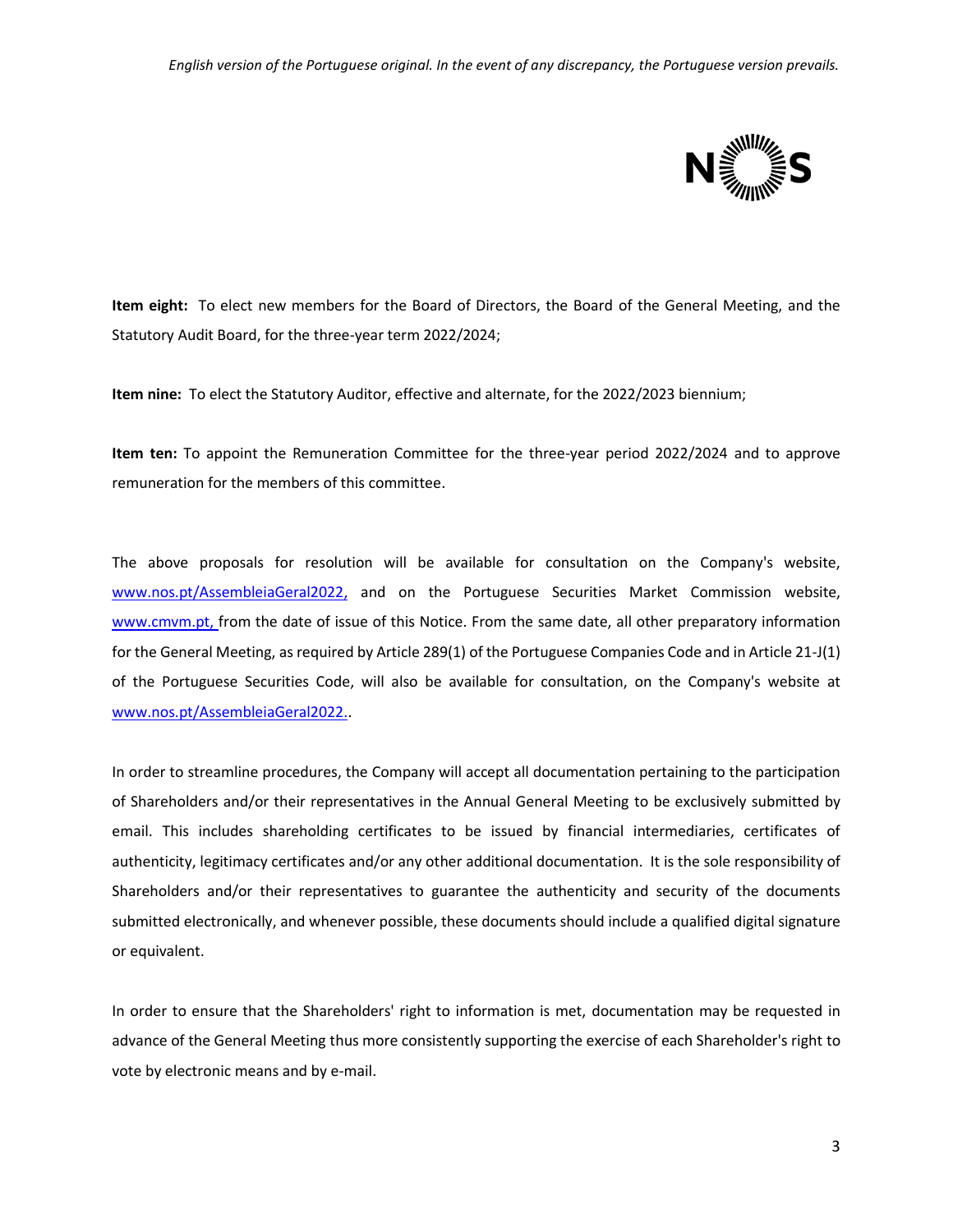

Shareholders may also, under the terms set out below, request such information during the course of the General Meeting, to enable them to acquire an informed opinion on the matters being discussed.

In general, the Company may refuse to disclose any information that it deems could cause serious harm to the Company, to any related company, or which could imply a breach of confidentiality, as imposed by law. In order to encourage electronic voting and by e-mail, Shareholders will also be (i) provided with clarifications on the matters subject to resolution since the date of publication of this notice, through the e-mail address assembleia@nos.pt, (ii) and the time limits for voting will be extended, making it possible to vote between 7 April and 18 April.

### **Requirements for participation and exercise of voting rights**

In accordance with the law and the Company's Articles of Association (in particular Article 11):

- − The General Meeting of Shareholders may only be attended by Shareholders with voting rights and persons who have been authorised or invited by the Chairman of the Board of the General Meeting.
- Every 100 shares correspond to one vote.
- Shareholders are entitled to attend, discuss and vote at the General Meeting provided that, as of midnight (GMT) on 12 April (the "Record Date", corresponding to the fifth trading day prior to the General Meeting) they hold shares that grant them, according to the law and the Company's Articles of Association, at least one vote. Shareholders holding fewer shares may combine their shares in order to jointly reach or exceed the required quantity of shares to vote as a Shareholder group, represented by one of the group members.
- The right to participate and vote at the General Meeting by the Shareholders is not affected by any transfer of shares after the Record Date, or by any block on trading of these shares that may be imposed between the Record Date and the date of the General Meeting.
- Shareholders must state their intent to participate in the General Meeting, in writing and no later than 11.59 pm (GMT) on 11 April, to the financial intermediary where their share account is registered, and may, for this purpose, use the form available a[t www.nos.pt/AssembleiaGeral2022.](http://www.nos.pt/AssembleiaGeral2022)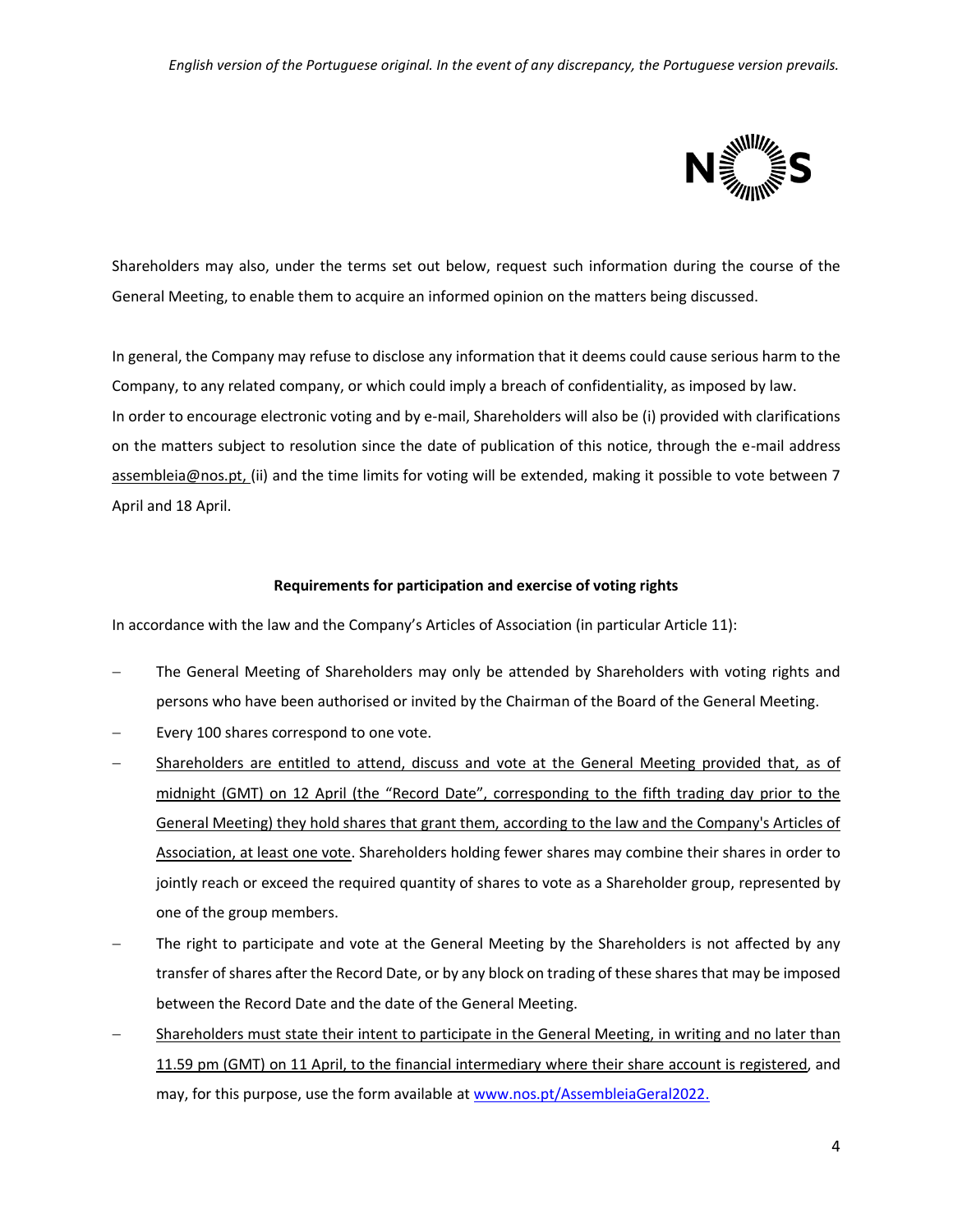

- Financial intermediaries that are informed of their clients' intent to participate in the General Meeting must submit information on the number of shares registered in the name of their client on the Record Date, to the Chairman of the Board of the General Meeting, by 11.59 pm (GMT) on the Record date (i.e. 12 April 2021), using the following email address: [assembleia@nos.pt.](mailto:assembleia@nos.pt)
- Shareholders who have declared their intent to attend the General Meeting, and who transfer any ownership of their shares at a time between the Record Date and the end of the General Meeting, must immediately inform the Chairman of the Board of the General Meeting and the Portuguese Securities Commission (CMVM). This will not affect the exercise of their right to participate and vote at the General Meeting.
- Regardless of the form in which they do so, Shareholders may only participate and vote in the General Meeting if **(i)** their declaration stating their intention to participate in the General Meeting is received by the financial intermediary entrusted with the registration service of the relevant shares no later than 11:59 pm (GMT) on 11 April, and **(ii)** the information on the number of shares registered in the client's name on the Record Date is submitted by the above mentioned financial intermediary, in a suitable format for the organisation and process of the General Meeting, to the Chairman of the Board of the General Meeting, no later than 11:59 pm (GMT) on 12 April.
- Shareholders who, on a professional basis, hold shares in their own name but on behalf of clients, may vote differently with their shares, provided that, in addition to the information from their financial intermediary as referred to above, they submit to the Chairman of the Board of the General Meeting, until 11.59 pm (GMT) of 12 April, using sufficient and proportional means of proof: a) identification of each client and the number of shares to be voted on his behalf; and b) the specific voting instructions for each item on the agenda, as provided by each client.

### **Participation in the General Meeting**

The General Meeting shall be held **exclusively by telematic means**.

To participate in the General Meeting, Shareholders or their Representatives must register, until 11.59 p.m. (GMT) on 12 April, at:

(i) www.nos.pt/AssembleiaGeral2022, and thereafter,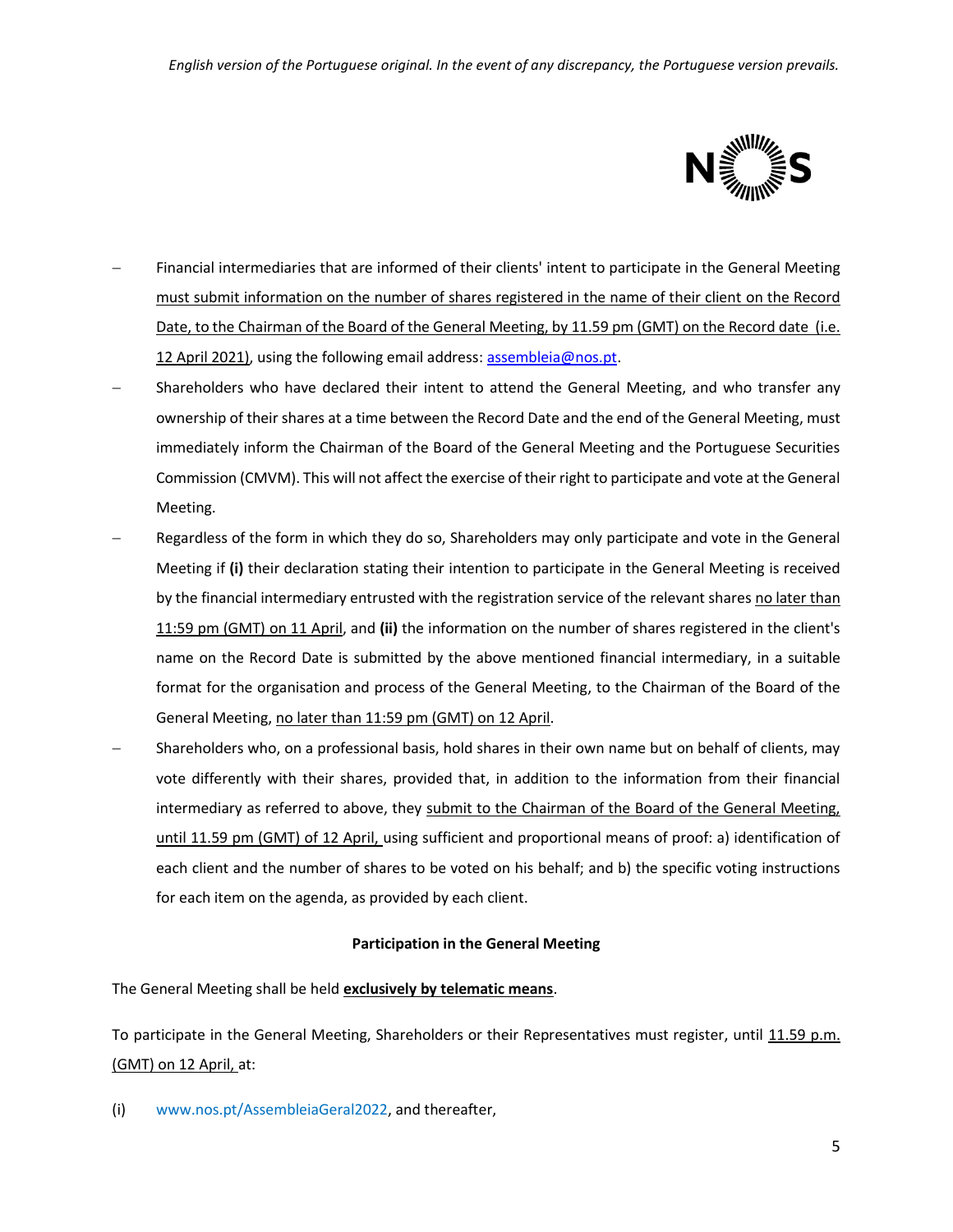

# (ii) [https://nospt.webex.com](https://nospt.webex.com/) in accordance with the information and instructions to be provided in due course by the Company.

By registering i[n www.nos.pt/AssembleiaGeral2022](http://www.nos.pt/AssembleiaGeral2022) referred to in (i) above, and after confirmation of the data contained therein by the General Secretary of NOS, a communication will be sent to the Shareholder or Representative, to the email address provided at the time of that registration, indicating the username and password to access the personal area.

The corresponding personal area on [www.nos.pt/AssembleiaGeral2022](http://www.nos.pt/AssembleiaGeral2022) will contain the identification and contact details of the Shareholder and, where applicable, of its Representative, the number of shares held and the financial intermediary where the respective individualized register account is opened.

Registration under (i) and (ii) above allows Shareholders or their Representatives to access, respectively, the electronic voting platform and the videoconference application for the General Meeting.

Under the applicable legal terms, the Company will register the content of the communications and the respective parties involved.

The Shareholders who **have exercised their vote in advance by electronic means or by email** may follow the works of the meeting as guests: if this is their choice, the Shareholder will not participate in the Meeting and will not be allowed to vote or, therefore, change their vote previously issued, but only to follow the works.

Differently, votes cast in advance by electronic means or by email shall be revoked if the Shareholder chooses to participate, in that capacity and by the means referred to above, in the General Meeting: in this case, the Shareholder shall exercise his/her voting right exclusively in the course of the General Meeting, and only the votes cast in the course of the meeting may be considered.

## **Shareholder Representation**

Shareholders, whether individuals or corporate entities, may be represented by a third party at the General Meeting, in accordance with the provisions of Article 380 of the Portuguese Companies Code and Article 23 of the Portuguese Securities Code. A signed power of attorney, sent by email to the Chairman of the Board of the General Meeting, will suffice as power of attorney.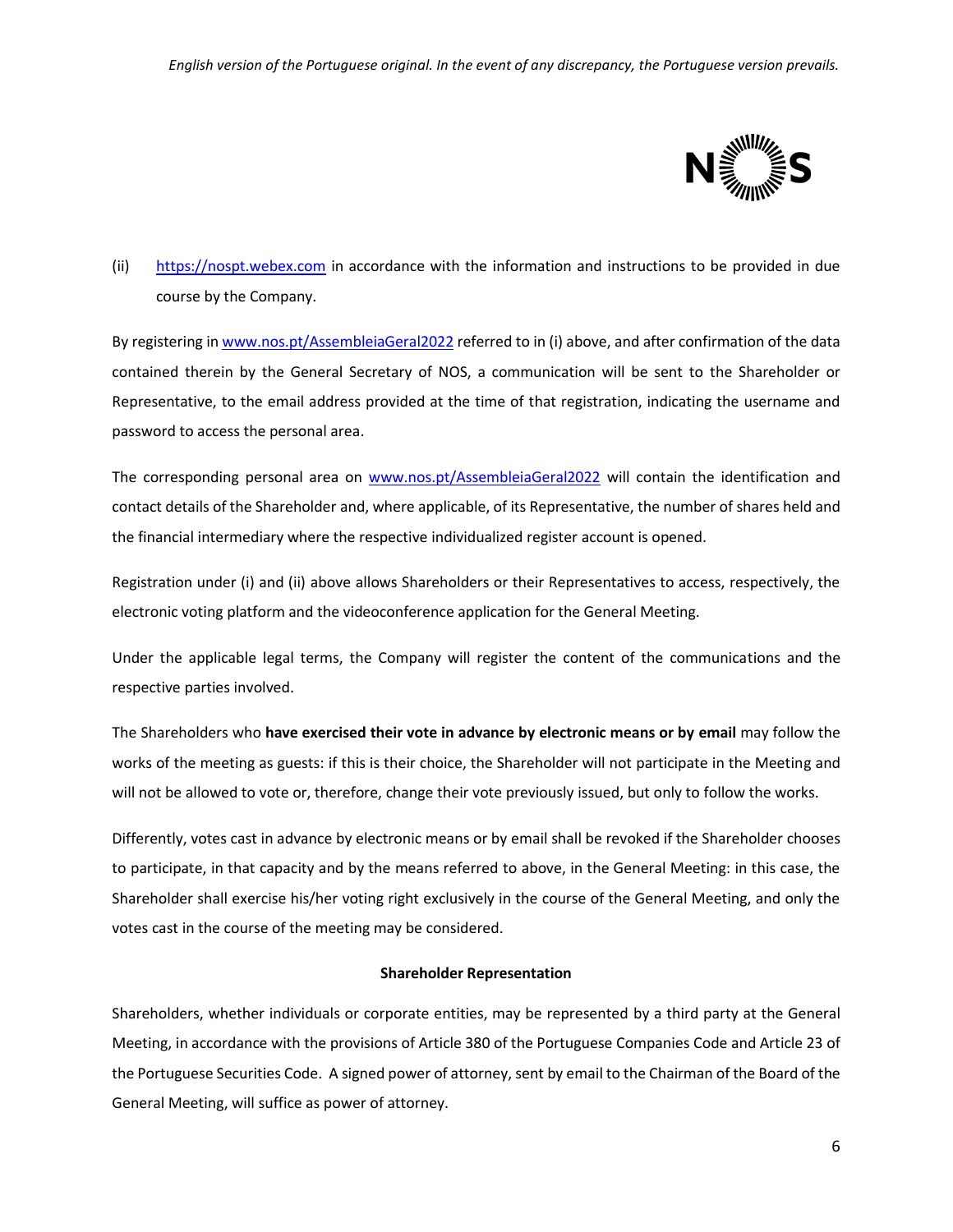

Any Shareholder may appoint different representatives in respect of shares held in different securities accounts. However, considering the legal principle of unanimity, all of their representatives must vote unanimously on each proposal. Failing this, all votes cast on behalf of the Shareholder will be considered null and void. If any of the representatives do not attend the General Meeting, the votes of the representatives' present will be considered, provided that they all vote unanimously.

The above mentioned Shareholders' powers of attorney, as well as any information relating to Shareholder groups as mentioned above, must be submitted to the Chairman of the Board of the General Meeting, no later than 5:00 pm (GMT) on 14 April, using the following email address: [assembleia@nos.pt.](mailto:assembleia@nos.pt) Shareholders can also submit these documents via the forms available a[t www.nos.pt/AssembleiaGeral2022.](http://www.nos.pt/AssembleiaGeral2022)

### **Shareholders' Rights**

Any Shareholder(s) holding shares representing a minimum of 2% of the total share capital may request inclusion of items in the agenda and/or the inclusion of proposals for resolution on matters referred to in, or subsequently added to, the Notice to Convene. Such request(s) must be submitted in writing to the Chairman of the Board of the General Meeting, within 5 days of the date of publication of the (original or subsequent) Notice to Convene, accompanied by a proposal for resolution for each item, and any information relating to that proposal.

During the course of the General Meeting, any Shareholder may request that true, complete and explicit details be provided, to enable them to form an informed opinion on the matters to be resolved. The information requested should be provided by the Company entity that is best qualified to do so. The request may be refused if its disclosure could cause serious harm to the Company or to another related company, or could imply a breach of confidentiality, as imposed by law.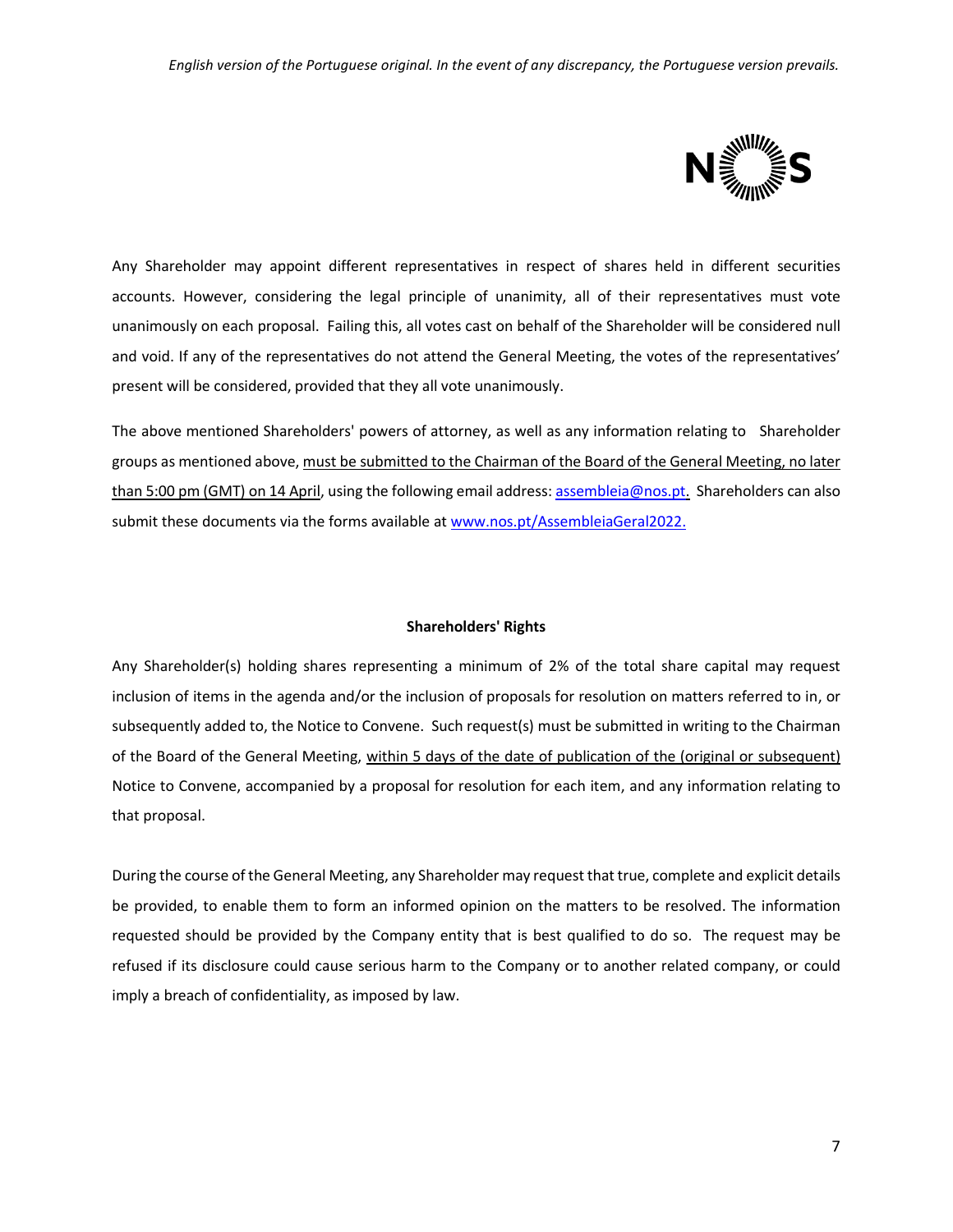

#### **Votes by correspondence**

Given the current context, **votes by correspondence will only be received by email.**

Shareholders with voting rights may, in accordance with Article 22 of the Portuguese Securities Code and Article 11 of the NOS Articles of Association (in particular, numbers 6 to 10), exercise such rights by correspondence, through a signed statement, whereby they unequivocally declare their vote in relation to each of the items on the Agenda of the Meeting. Ballot papers for this purpose are available to Shareholders on the Company's website[, www.nos.pt/AssembleiaGeral2022.](http://www.nos.pt/AssembleiaGeral2022) These forms may also be requested via email, as long as such request, addressed to the Chairman of the Board of the General Meeting is received no later than 5:00 pm (GMT) on 7 April, includes a digital signature, or a simple signature accompanied by a photocopy of the relevant identification document belonging to the Shareholder or Shareholder's representative, and indicates the email address to which the forms should be sent.

The completed ballot(s) must include a digital signature, or a simple signature accompanied by a photocopy of the respective identification document of the Shareholder or Shareholder's representative (as the case may be). It must be addressed to the Chairman of the Board of the General Meeting at the following email address: [assembleia@nos.pt,](mailto:assembleia@nos.pt) and received no later than 5:00 pm (GMT) on 18 April.

### **Voting by electronic means**

Shareholders entitled to vote under the terms mentioned above may also do so by electronic means, before or during the General Meeting, on the electronic voting platform available on the website [www.nos.pt/AssembleiaGeral2022.](http://www.nos.pt/AssembleiaGeral2022)

Only Shareholders and/or representatives who register up to 11.59 pm (GMT) on 12 April, as mentioned in the sections relating to Participation in the General Meeting above, may vote eletronic means.